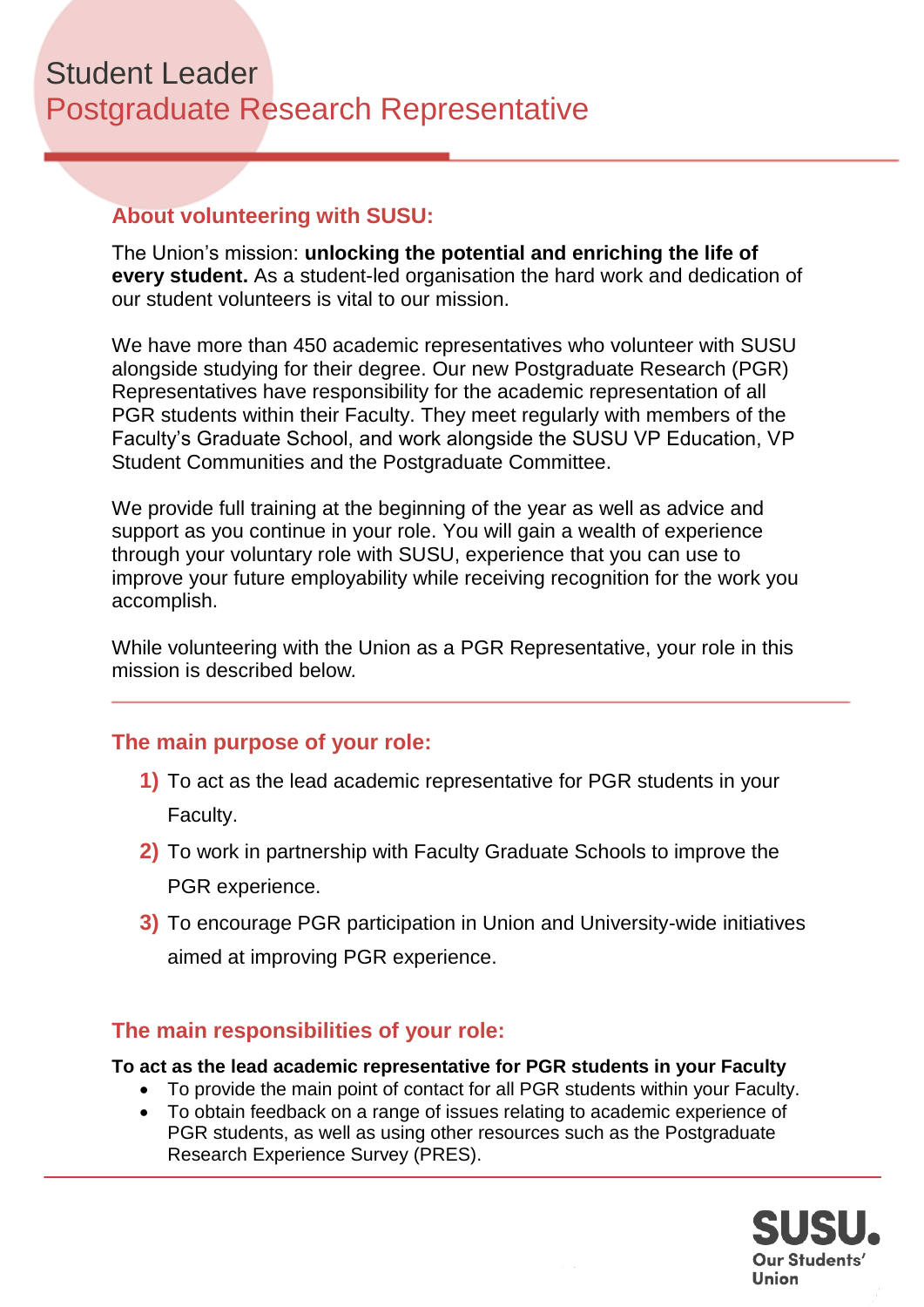# Student Leader Postgraduate Research Representative

• To report on any changes and improvements to the PGR population and SUSU VP Education and VP Student Communities.

#### **To work in partnership with Faculty Graduate Schools to improve the PGR experience**

- To sit on any relevant committees at a Faculty level where PGR representation is required.
- To meet regularly with the relevant staff members from the Faculty Graduate School.
- To regularly review student feedback alongside the Faculty Graduate School, and identify areas for improvement.

#### **To encourage PGR participation in Union and University-wide initiatives aimed at improving PGR experience**

- To meet regularly with other PGR Representatives to plan and share ideas.
- To participate in University-wide consultation pieces as decided by the SUSU Education Zone/VP Education and the SUSU Student Communities Zone/VP Student Communities.
- To encourage all PGR students to participate in such events.

## **Where can you find guidance?**

### Sabbatical Officer:

Sam Dedman, at **vpeducation@susu.org**

Representation Coordinator (Education):

Kate Weston, at **Kate@susu.org**

Representation Team:

Available at **representation@susu.org**

### **How to nominate for the role:**

In order to stand as a candidate, you will need to submit a short statement letting everyone know why they should vote for you. You don't need to have any previous experience so simply focus on what you will achieve if elected.

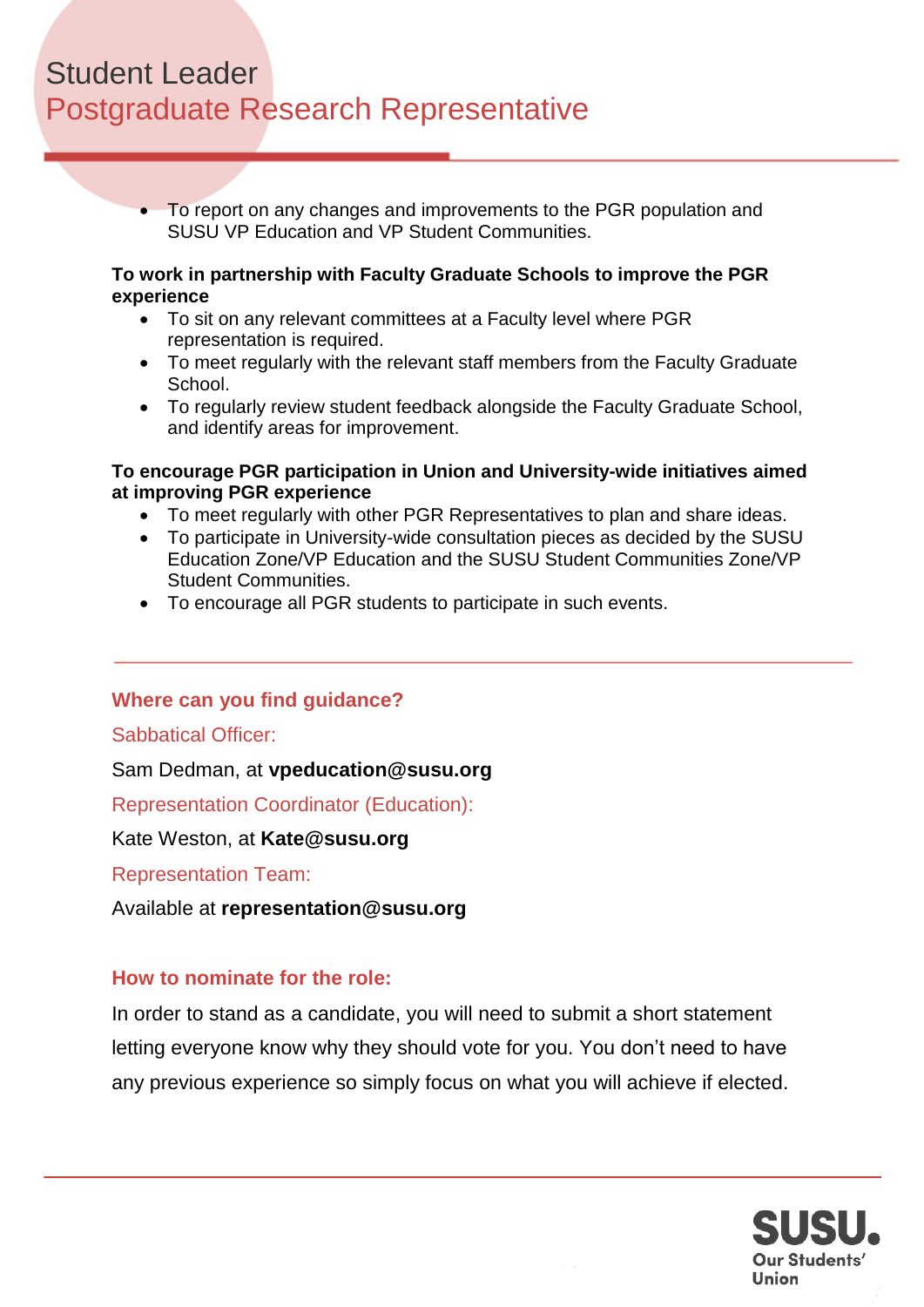**Nominations are open from Monday 24 September, 9:00 until Tuesday 9 October, 13:00.** 

Log in to our website at www.susu.org/elections and fill out the nominations form. There is no need to create a new account, just use your University credentials.

For any queries about the election, please contact us at **[elections@susu.org](mailto:elections@susu.org)**

## **SUSU Core Offer Calendar**

There will be times throughout the year where you may be called on to he lp promote and spread awareness for SUSU campaigns. There will be **key mee t ings tha t you must a t tend such as Educa t ion Zone Commit tee meet ings bu t you may a lso be inv i ted t o a t tend add i t iona l mee t ings**  such as Student Forums, our Annual General Meeting or our Making **Change Summits.** 

We have provided a calendar which shows the main campaign periods and key dates for meetings that you may be required to attend below. This **prov ides a gu ide to the commi tment requ i red fo r th is ro le th roughout the academic year .**

If at any point you find that you are struggling to balance voluntary work with your studies we understand that your degree must come first. Please, come and speak to us and we will always try our best **to make th ings eas i er .**

### **Autumn Term**

October: Student Forums

November: